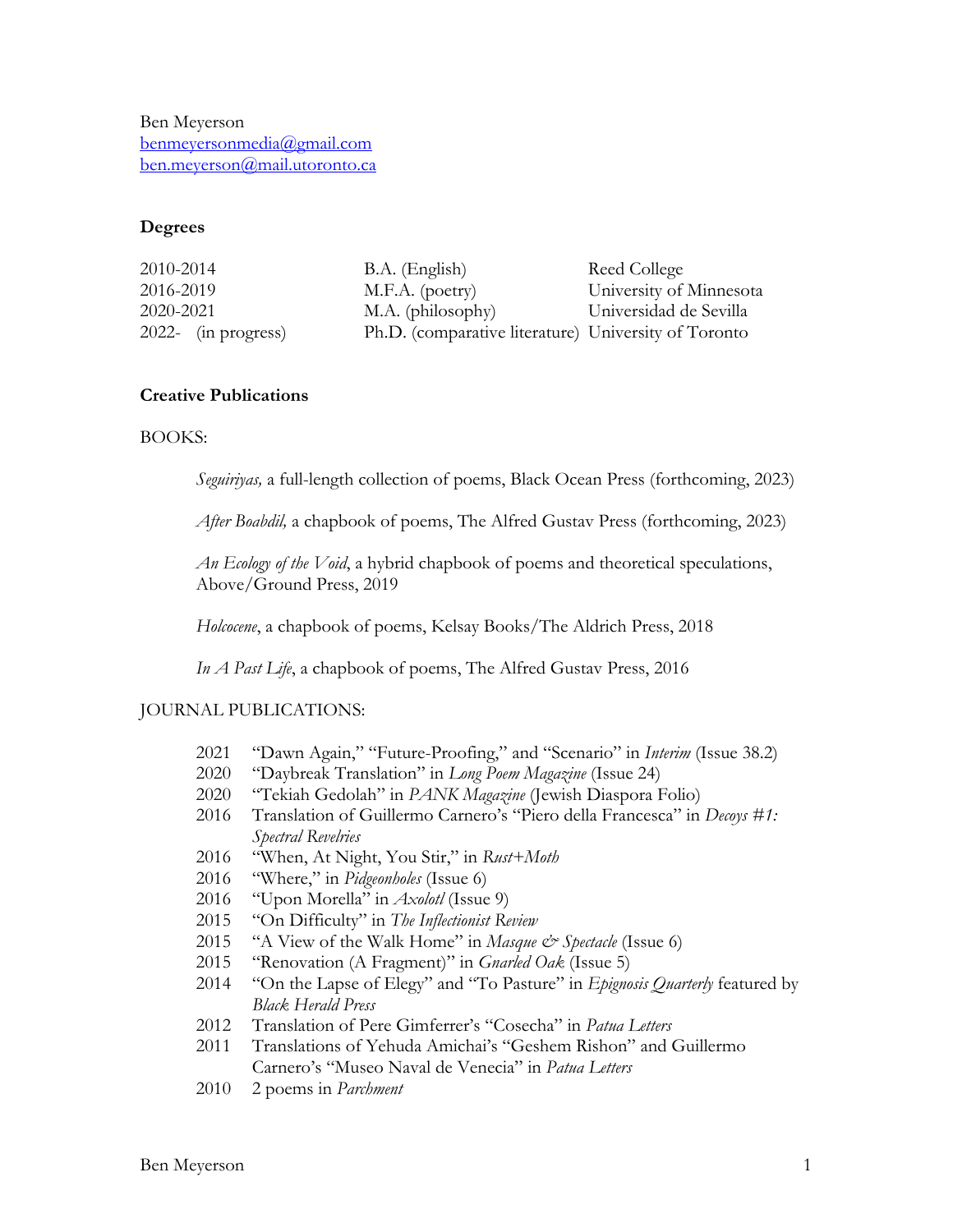#### WORKS IN PROGRESS:

A full-length translated anthology of the Spanish writer Javier Egea's selected poems, meant to introduce his work to the Anglophone world. The selections have been made in collaboration with Mr. Egea's literary estate.

## **Critical and Academic Publications**

## REFEREED PUBLICATIONS:

"Over-Abundance and Ineffability: Flamenco, Mysticism and the Joyful Language-Game," *Liminalities,* 17.1, 2021, pp. 1-26.

This article presents an analysis of *duende* in flamenco music as it exists relative to histories of subjugation in Romani communities, and also offers an aesthetic philosophy of ineffability via the ideas of Ludwig Wittgenstein and Clément Rosset.

"Losing the Center: The Emergent Metaphysics of Positive and Negative Distance in Troubadour and Flamenco Lyric," *Comparative Literature Studies,* forthcoming. In this article, I interrogate the relationship between subjectivity and distance in the troubadour poetry of Guilhem IX and Marcabru and in the traditional *letras* of flamenco. From there, I show how the positional correlation between the subject and the spatiotemporal expanse in which it exists can function as an aperture from which we can begin to conduct a metaphysical project that, rather than attempting to circumvent subjective mediation, uses it as a speculative ground.

## NON-REFEREED PUBLICATIONS:

"El viaje de la poesía de Javier Egea al inglés: la traducción como crítica de la ideología," *Mundo Obrero,* 345, 2021.

Review of Geoffrey Hill's *The Book of Baruch by the Gnostic Justin* in *Great River Review,*  66, 2020, pp. 154-158.

#### **Presentations**

#### CONFERENCES:

"Over-Abundance and Ineffability: Flamenco and the Joyful Language Game" at ACLA 2021, as part of a panel entitled *Conformity and Clandestinity in Iberian Literatures,*   $16^{th} - 21^{st}$  *c*.

"Clearing Up Correlationism: Goldschmidt, Meillassoux and the Problem of Finitude" at University of Toronto, 2022, as part of a conference on Hermann Levin Goldschmidt's *Contradiction Set Free*